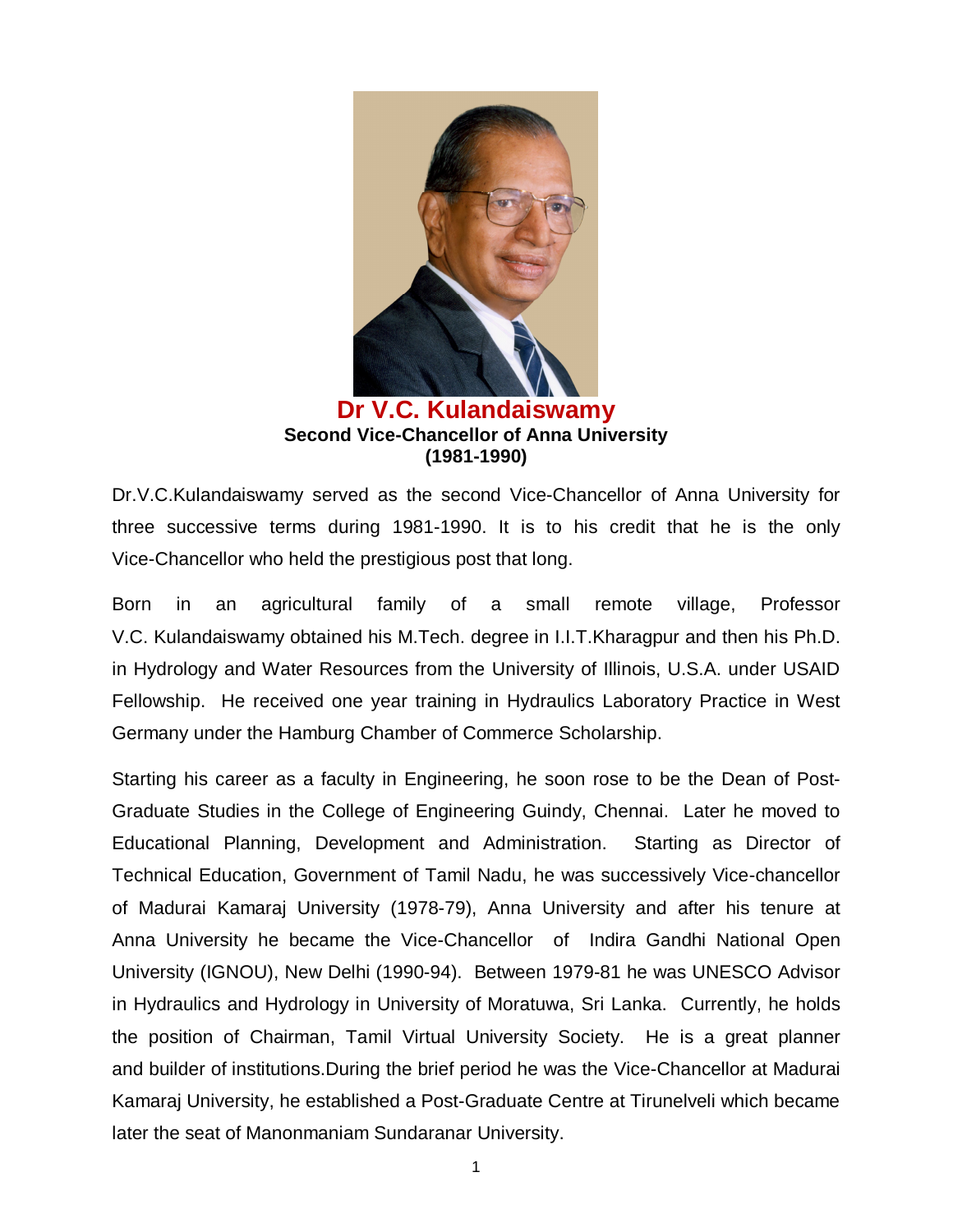During his term as Vice-Chancellor, Anna University blossomed into a Centre of Excellence, the seat of a number of innovative programmes and at the same time, the largest technological University in the country with an enrolment of 5000 students. It was during his period that the name of the University was changed from Perarignar Anna University of Technology to Anna University and the method of constitution of the Syndicate was changed with the approval of the Tamil Nadu Legislative Assembly. Again, it was during the period of his Vice Chancellorship that IGNOU was conferred by the Commonwealth of Learning (CoL), Vancouver, Canada the unique distinction of Centre of Excellence in Distance Education—the only university in the Commonwealth to achieve this distinction. A Commonwealth Education Media Centre for Asia (CEMCA) was also set up at IGNOU and a Staff Training and Research Institute in Distance Education (STRIDE) was established during his tenure. A Distance Education Council (DEC) and a Teleconferencing facility via the Satellite was also introduced which was unique at that time. The Education Media Production Centre (EMPC) was established with a massive assistance of Rs.50 Crores from Japan. The Indian Journal of Distance Education was started and the campus saw the construction of as many as 260 quarters for the staff. Mention must be made of Rajiv Gandhi Fellowship under which IGNOU extended its programme on ' Distance Education' to 19 developing countries with assistance from the Commonwealth of Learning (CoL), Vancouver, Canada.

He is a Fellow of several Academic bodies namely, the Academy of Sciences, Allahabad, the Indian National Academy of Engineering, New Delhi, the Institution of Engineers (India) Calcutta and the Computer Society of India.

He was a member in the five member committee appointed by the Ministry of Water Resources (1994) to look into the environment and rehabilitation problems of Narmadha Project when NBA announced a major agitation against increasing the height of the dam. He was nominated by the Commonwealth Secretariat, London as a member of the Review Committee to review and recommend the future course of developments of the Commonwealth of Learning (CoL), Vancouver, Canada.

He was a member of the UNESCO Planning Group (1978) for the preparation of the Second Six Year Plan(1981-86) of the International Hydrologic Programme (IHP). He has authored over 60 research reports and papers in the field of Hydrology besides 50 on areas of education, science and technology.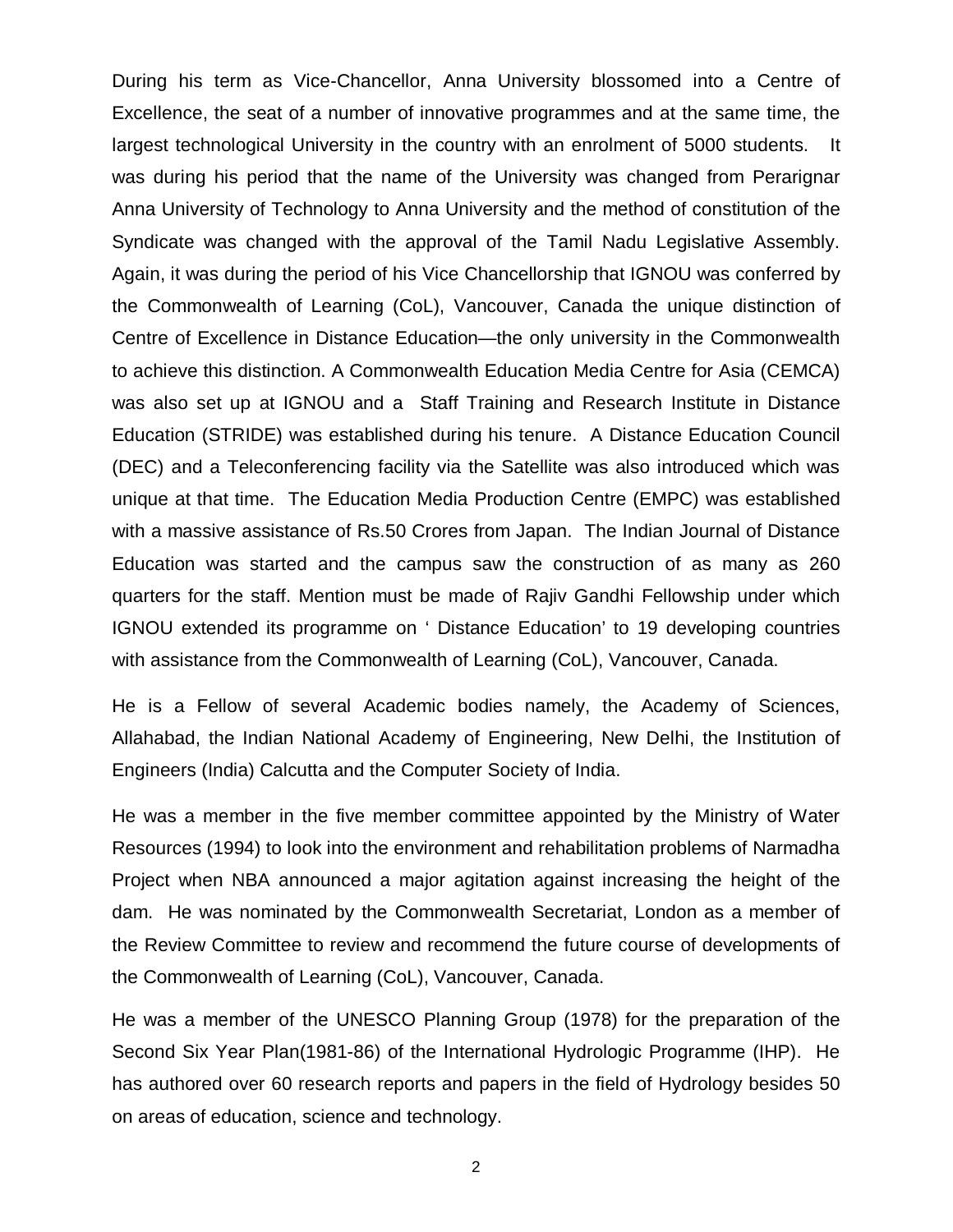He has been the Chairman of many national and International Committees. To mention a few, he was a member of the University Grants Commission (UGC) for two terms, the member of the General Council and also a member of the Executive Committee of the All India Council for Technical Education (AICTE), the Joint Council of Vocational Education, the General Council of NCERT, the Indian-Council for Cultural Relations (ICCR), the Board of Management of I.I.P.A, the Vice-President of the International Council for Distance Education (ICDE) for Asia, the President of the Association of Indian Universities (AIU), the President of the Association of Commonwealth Universities (London) for a brief period and the President of the Indian Society for Technical Education for two terms. He was the Chairman, All India Board of Undergraduate Studies, AICTE, the Board of Faculty Development and Continuing Education, AICTE.

He is currently the Chairman of Tamil Academy, Chennai, the Vice Chairman of the International Association for Tamil Research (IATR), Vice-Chairman, International Institute of Tamil Studies (IITS), Chennai and the Chairman, Tamil Virtual University based at Chennai.

He has made outstanding contributions in Hydrology. One of the pioneers in developing mathematical models in Hydrology, a general equation developed by him and a model based on it for rainfall runoff relationship is known as Kulandaiswamy Model widely quoted in Hydrologic Literature including Handbooks and Textbooks.

The valuable and commendable services rendered by him to the growth of Anna University during his tenure as its Vice-Chancellor were highly cherished and placed on record. The Institute of Remote Sensing, Centre for Bio-technology, the Crystal Growth Centre and the Ramanujan Computing Centre and the Language Laboratory were established during his tenure. The University was able to attract financial assistance from West Germany, O.D.A. Programme, Britain and also from Switzerland. He was responsible for laying a solid foundation for the vast development that the University has undergone over the past several decades both in the Academic and Administrative spheres. He was responsible for introducing a number of new degree programmes at both Post-Graduate and Under-Graduate levels and Research Programmes in a variety of engineering and technological fields. The Printing Technology programme introduced in 1983-84 is the first of its kind in the country as a

3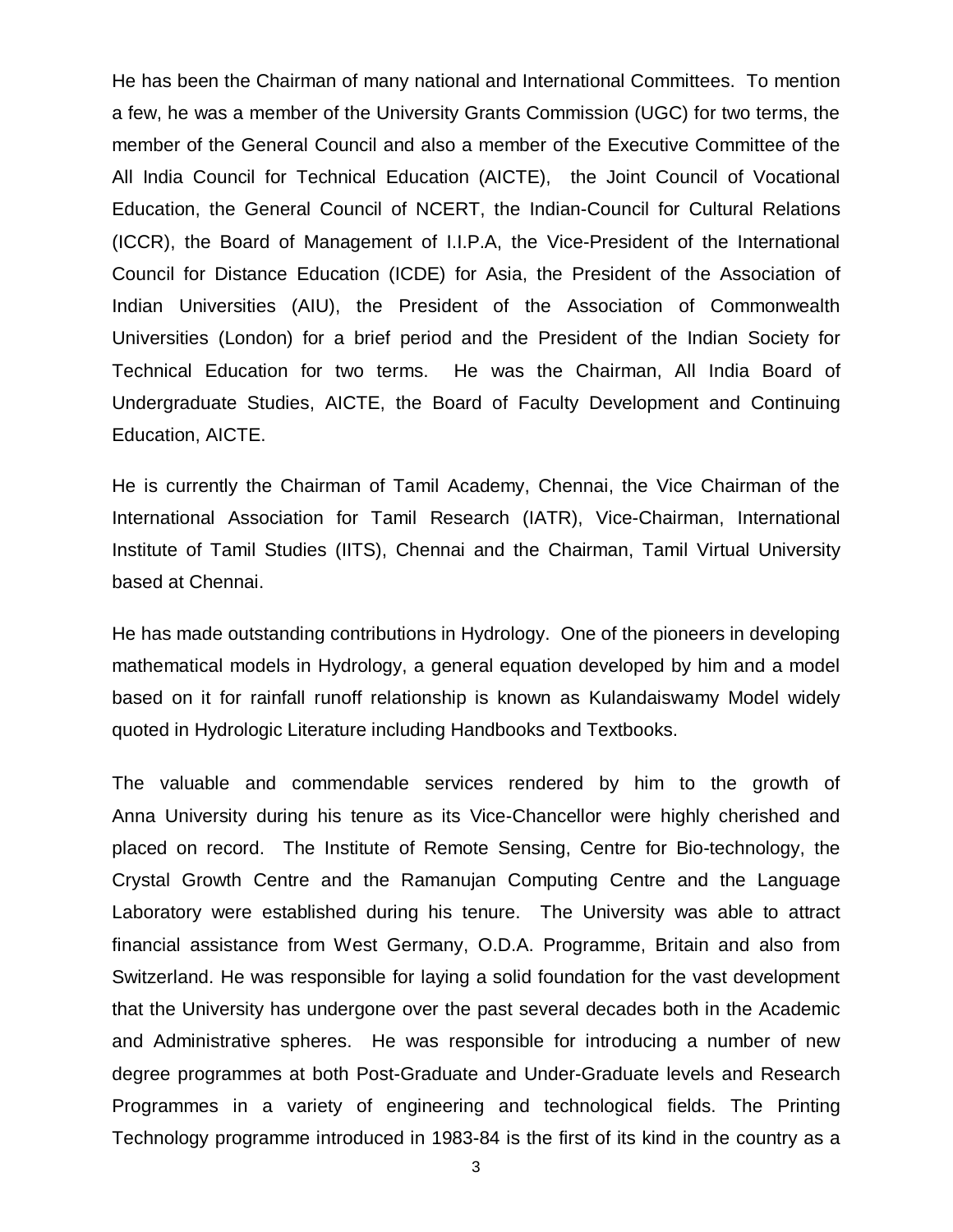whole.The M.Tech programme in Remote Sensing, Biotechnology and Foot-wear Science and Engineering, the B.E. programme in Mining Engineering, the B.E. programme in Computer Science and Engineering and the B.Tech. Programme in Rubber Technology are examples of similar innovations. During his tenure as Vice-Chancellor the Institute Industry Collaboration has gained a new impetus. He was also responsible for introducing a new cadre of teaching/research fellowship to encourage promising fresh graduates to take up the teaching profession and at the same time encouraging them to pursue higher education leading to a Master's and Doctoral Degrees.

Born of a peasant family in a remote village, being aware of the living conditions of an average citizen and having been endowed with the benefit of advanced education, he has a healthy and positive sense of social justice. An S.C. & S.T teacher training scheme introduced by him in Anna University is a commendable effort to ensure that those from the disadvantaged, stand on par with the rest in competence. He was also responsible for introducing Faculty Development Programmes like Ph.D allowances for Lecturers, Assistance for Doctoral Studies, Text Book Promotion Scheme etc.

He was also responsible for bringing in substantial grants to the University from several funding agencies, both from within and outside India, and for the massive building construction programmes in the University to provide facilities to the faculty and to the staff. A record number of 34 buildings were constructed during his Vice-Chancellorship.

He is the recipient of many awards and honours. He was conferred D.Sc., (Honoris Causa)/D.Litt. (Honoris Causa) by seven universities i.e. Jaffna University, Sri Lanka (1980); Alagappa University, Karaikudi (1997); Pondicherry University (1997); Jawaharlal Nehru Technological University, Hyderabad (1999); Indira Gandhi National Open University, New Delhi (2000); Karnataka State Open University, Mysore (2002); and Dr.B.R.Ambedkhar Open University, Hyderabad given the Indira Gandhi National Integration Award (1984); The Central Board of Irrigation and Power, Diamond Jubilee Award (1991); the U.G.C. Pranavananda Award for 1990; the Institution of Engineers Scroll of Honour as one of the Eminent Engineering Personalities of India (1991). The Commonwealth of Learning, honoured him the Honorary Fellow of the Commonwealth of Learning in 1999.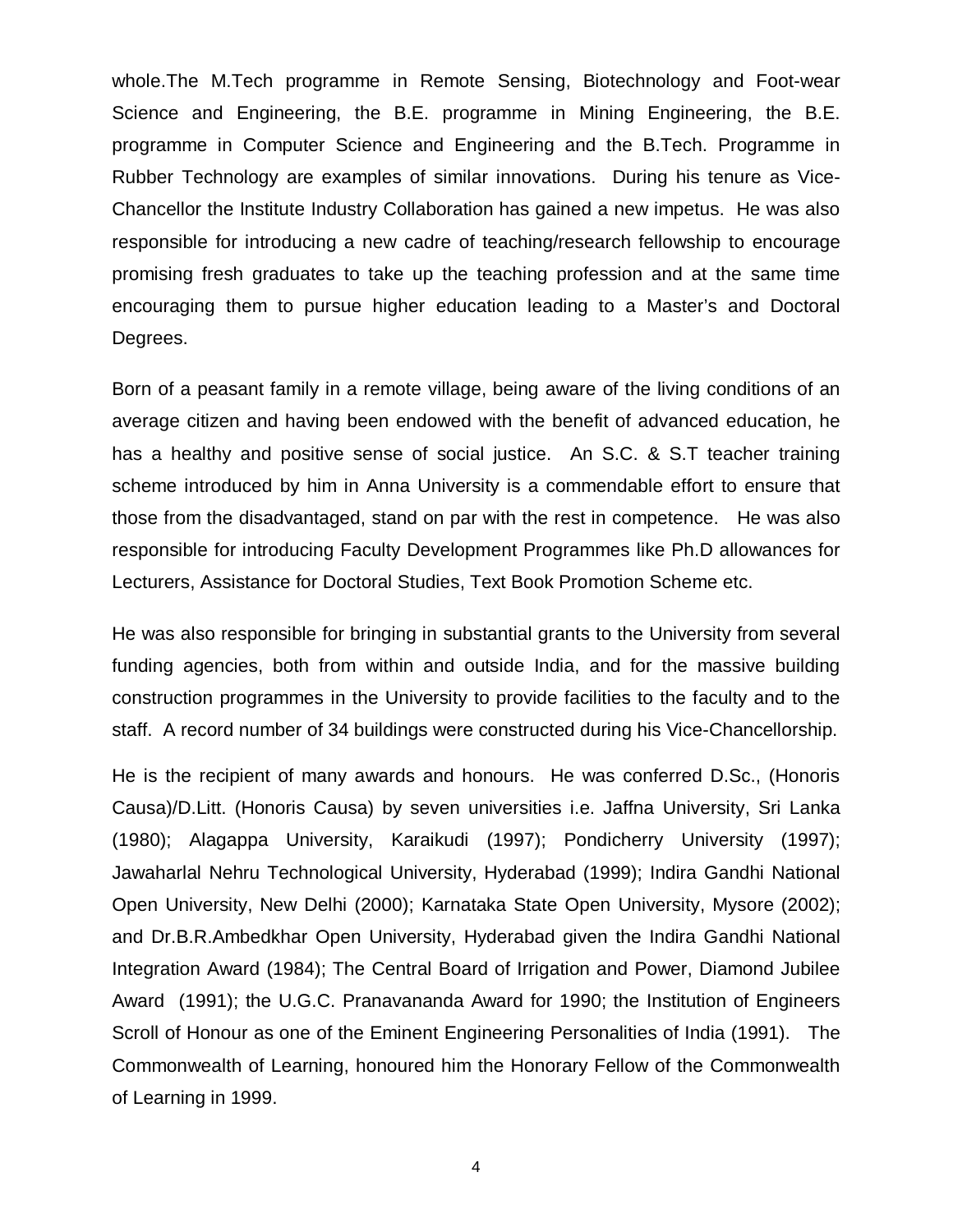He was conferred the national honour of PADMA SHRI (1992) by the President of India for his contributions to 'Science and Education' and PADMA BHUSHAN (2002) for his contributions to 'Engineering and Science'. He was one of the two chosen by the Senate of IIT Kharagpur for the Distinguished Alumnus Award among the 35000 odd Alumni, and was conferred the distinction in its  $49<sup>th</sup>$  Convocation in 2003.

He is deeply interested in developing Tamil as a vehicle for modern knowledge. He is relentless crusader for Tamil Script Reform to make learning Tamil easier. Perceiving reasonable possibilities in the Script reform advocacy, the Government appointed a Committee on Script Reform under his Chairmanship in 1996. His book on 'Script Reform' and 'Tamil for Science and Technology ' have run through several editions. He established a journal by name Kalangiam "Treasure" a quarterly for promoting Tamil writing in modern areas of knowledge.

He is an acknowledged writer and a poet in Tamil. His book entitled 'Vazhum Valluvam' ( The Immortal Kural) was given the national honour of Sahitya Akademi Award for the year 1988. In recognition of his contributions to Tamil Literature, Jaffna University, Sri Lanka conferred on him D.Litt (Honoris Causa) in 1980. It is stated in the citation that :

Kulandaiswamy belongs to the rare band of Scientists who are able to synthesize the scientific and literary cultures. Consequently his scientific pursuits are permeated with a deep sense of humanism and his literary pursuits are characterized by highly sober and critical judgment based on rigorous scientific methods".

He has so far published ten volumes of poems, fifteen volumes of essays in prose in Tamil, mostly of original nature, six volumes in English and numerous articles in journals. He is the recipient of the following prestigious awards.

- 1. The Government of Tamil Nadu conferred on him the prestigious **'Thiruvalluvar Award'** consisting of a gold medallion, citation and Rs. One lakh during 1999.
- 2. He was also the recipient of **Raja Sir Annamalai Chettiar Award** (2005) consisting of a citation and cash award,
- 3. **Raja Sir Muthiah Chettiar Award** (2008) consisting of a citation and cash award of Rs. One lakh
- 4. **Murasoli Endowment Award** (2008) consisting of citation and cash award of Rs. One Lakh.